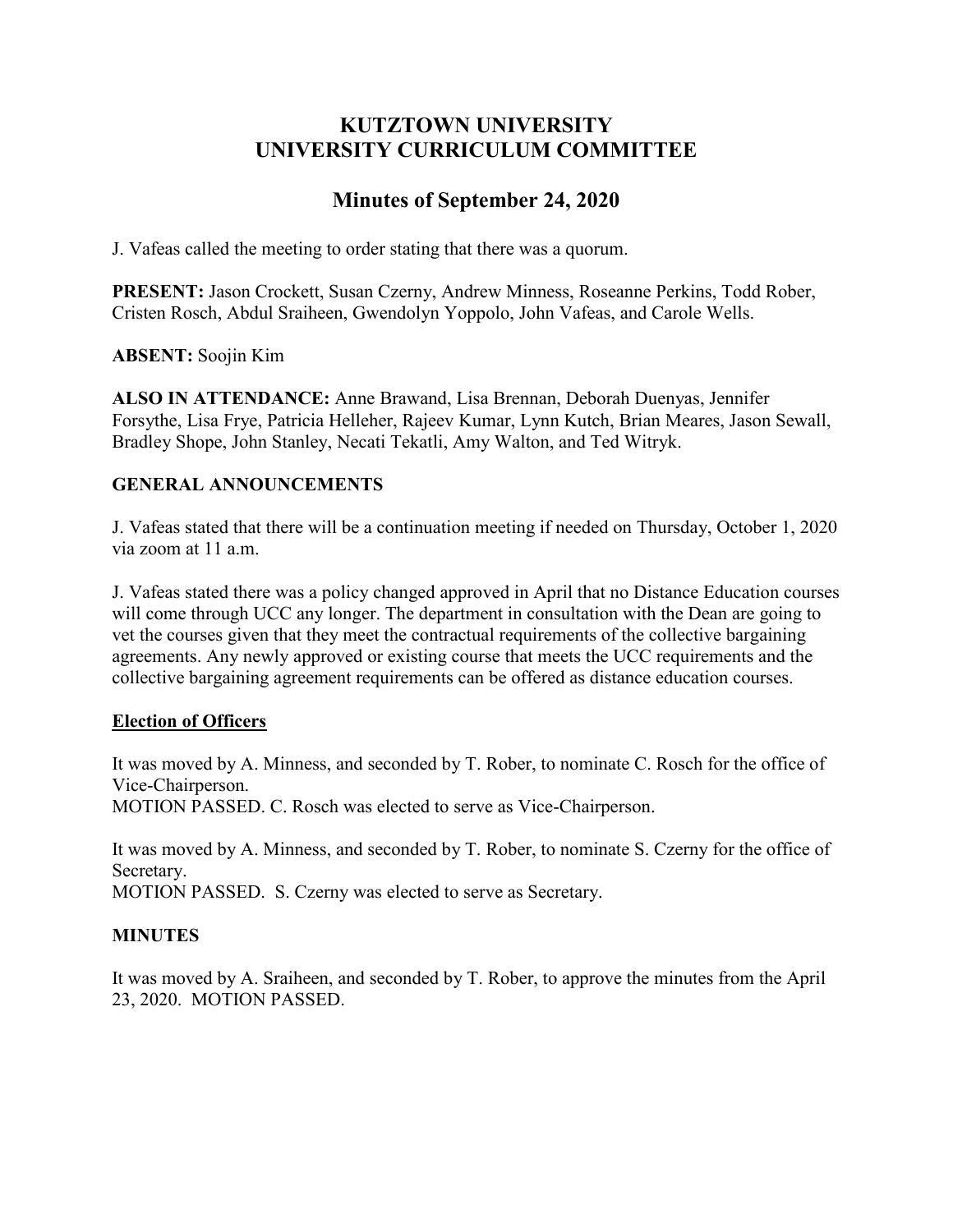### **NEW BUSINESS**

### **University Curriculum Committee**

| Current $#$ : | <b>UCC 2101</b>                                                                                                                                                                                                                                                                                                                                                                                                                                                                                                                                                                                                                                               |
|---------------|---------------------------------------------------------------------------------------------------------------------------------------------------------------------------------------------------------------------------------------------------------------------------------------------------------------------------------------------------------------------------------------------------------------------------------------------------------------------------------------------------------------------------------------------------------------------------------------------------------------------------------------------------------------|
| Policy:       | Policy Revision: Revised UCC Cover Sheet                                                                                                                                                                                                                                                                                                                                                                                                                                                                                                                                                                                                                      |
| Proposal:     | UCC Policy Revision.                                                                                                                                                                                                                                                                                                                                                                                                                                                                                                                                                                                                                                          |
| Comments:     | J. Vafeas spoke to this proposal. He stated that there was an adhoc committee to<br>make recommendations to make changes to the cover sheet. A. Sraiheen noticed<br>one item, on the old sheet there was an eligibility item under courses that is not on<br>the new cover sheet. L. Frye spoke to this proposal as well. She stated that the<br>eligibility was under programs. It was determined that that was between<br>departments and the admissions office. J. Vafeas stated both new UCC policies<br>will go into effect immediately, however, we will accept proposals using the<br>previous cover sheet and charts through the end of the semester. |

It was moved by T. Rober, and seconded by C. Rosch, to consider and approve this proposal. MOTION PASSED.

| Current:  | <b>UCC 2102</b>                                                                |
|-----------|--------------------------------------------------------------------------------|
| Policy:   | Policy Revision: New UCC Tracking Chart                                        |
| Comments: | J. Vafeas spoke to this proposal. He stated both new UCC policies will go into |
|           | effect immediately, however, we will accept proposals using the previous cover |
|           | sheet and charts through the end of the semester                               |

It was moved by A. Sraiheen, and seconded by A. Minness, to consider and approve this proposal.

#### **College of Business**

| Current $\#$ : | COB 20032                       |
|----------------|---------------------------------|
| Program:       | <b>Business Analytics Minor</b> |
| Proposal:      | New Program Minor               |

It was moved by A. Sraiheen, and seconded by T. Rober to consider and approve this proposal. MOTION PASSED.

The following proposals were moved by A. Sraiheen, and seconded by C. Rosch, to consider and approve as a block. MOTION PASSED.

|                         | COB 20034 Course: Course Revision: BUS 220 Regression Analysis and Data |
|-------------------------|-------------------------------------------------------------------------|
| Processing, Spring 2021 |                                                                         |
|                         | Proposal: Change in prerequisites.                                      |
|                         |                                                                         |

COB 20045 Course: Course Revision: MGM 351 Operations Management, Spring 2021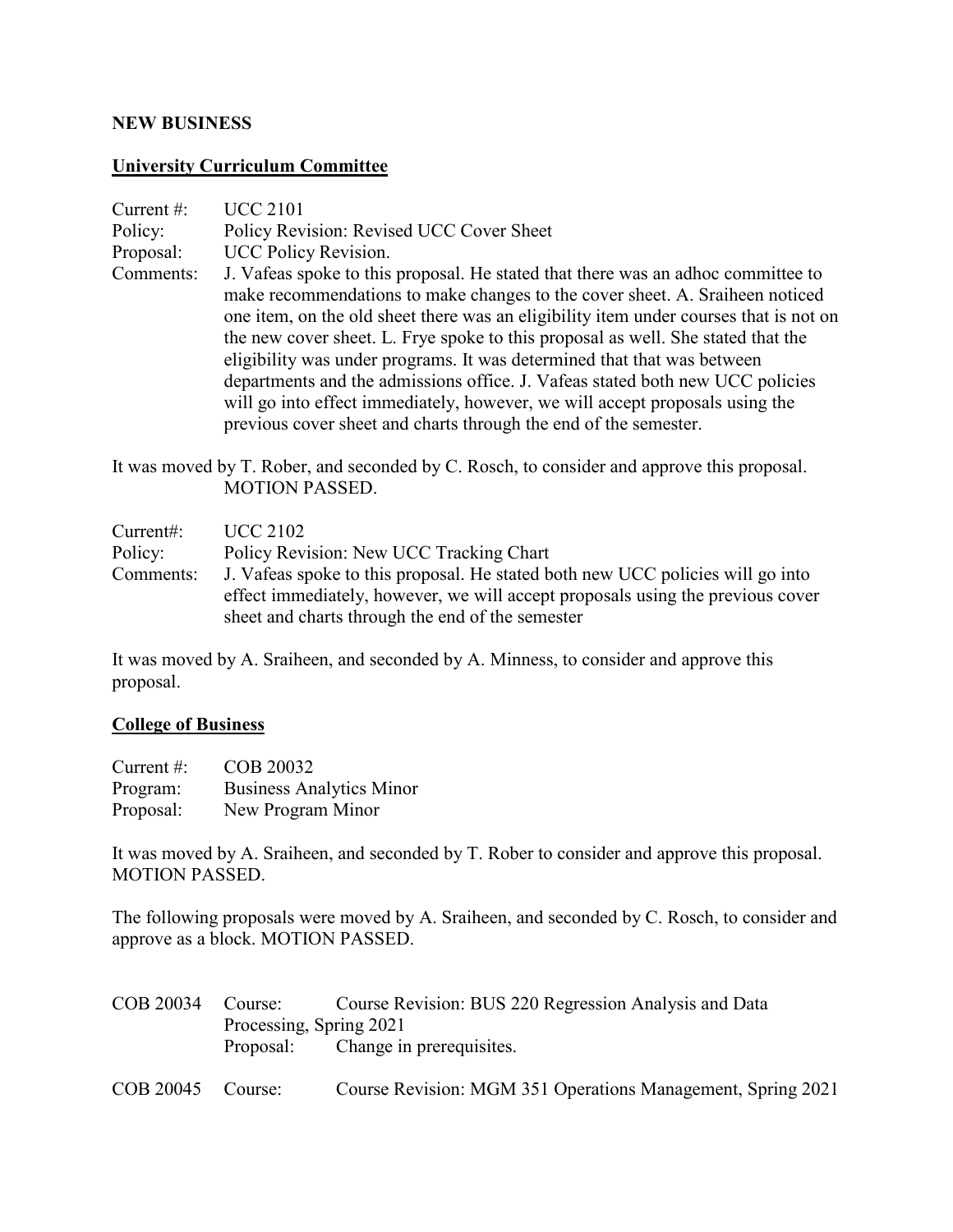|                                       | Proposal:            | Change in prerequisites.                                                                                                  |
|---------------------------------------|----------------------|---------------------------------------------------------------------------------------------------------------------------|
| COB 20047                             | Course:<br>Proposal: | Course Revision: SCM 366 Enterprise Systems and Integrated<br>Business Processes, Spring 2021<br>Change in prerequisites. |
| Current $#$ :<br>Course:<br>Proposal: | COB 20048            | New Course: SCM 3XX Applied Project Management, Spring 2021<br>Addition of a new course to the Master Course Listing.     |

It was moved by A. Sraiheen, and seconded by A. Minness to consider and approve this proposal. MOTION PASSED.

| Current $\#$ : | COB 20051                                                                           |
|----------------|-------------------------------------------------------------------------------------|
| Course:        | Course Revision: BUS 310 Business Intelligence,                                     |
| Proposal:      | Change in title, description, syllabus and prerequisites.                           |
| Comments:      | Per T. Rober on the summary request where it states old description and new         |
|                | description, the new description is actually the new rationale. G. Chao present to  |
|                | speak to this proposal. He stated the new rationale was not in the description. The |
|                | description is more focused on business intelligence. T. Rober stated they pasted   |
|                | in the rationale rather than the description in the new description.                |

It was moved by T. Rober, and seconded by A. Sraiheen, to consider and approve this proposal. MOTION PASSED.

| Current $#$ : | COB 20052                                                                                                                                                                                                       |
|---------------|-----------------------------------------------------------------------------------------------------------------------------------------------------------------------------------------------------------------|
| Course:       | Course Revision: ECO 345 Econometrics, Spring 2021                                                                                                                                                              |
| Proposal:     | Change in syllabus and prerequisites.                                                                                                                                                                           |
| Comments:     | T. Rober asked why they were using Gen Ed objectives for a course that is not<br>Gen Ed. This is not going to be a Gen Ed course per A. Sraiheen. T. Rober noted<br>H & J should be checked on the cover sheet. |

It was moved by T. Rober, and seconded by A. Sraiheen, to consider and approve this proposal. MOTION PASSED.

| Current $#$ : | COB 20055                                                                        |
|---------------|----------------------------------------------------------------------------------|
| Course:       | Program Revision: B.S. Business Administration, Accounting Track, Spring 2021    |
| Proposal:     | New track.                                                                       |
| Comments:     | A. Sraiheen present to speak to this proposal. T. Witryk, this is a track, not a |
|               | major.                                                                           |

It was moved by T. Rober, and seconded by C. Rosch, to consider and approve this proposal. MOTION PASSED.

| Current: | COB 21002                                                   |
|----------|-------------------------------------------------------------|
| Course:  | Course Revision: MGM 338 Managing Compensation, Spring 2021 |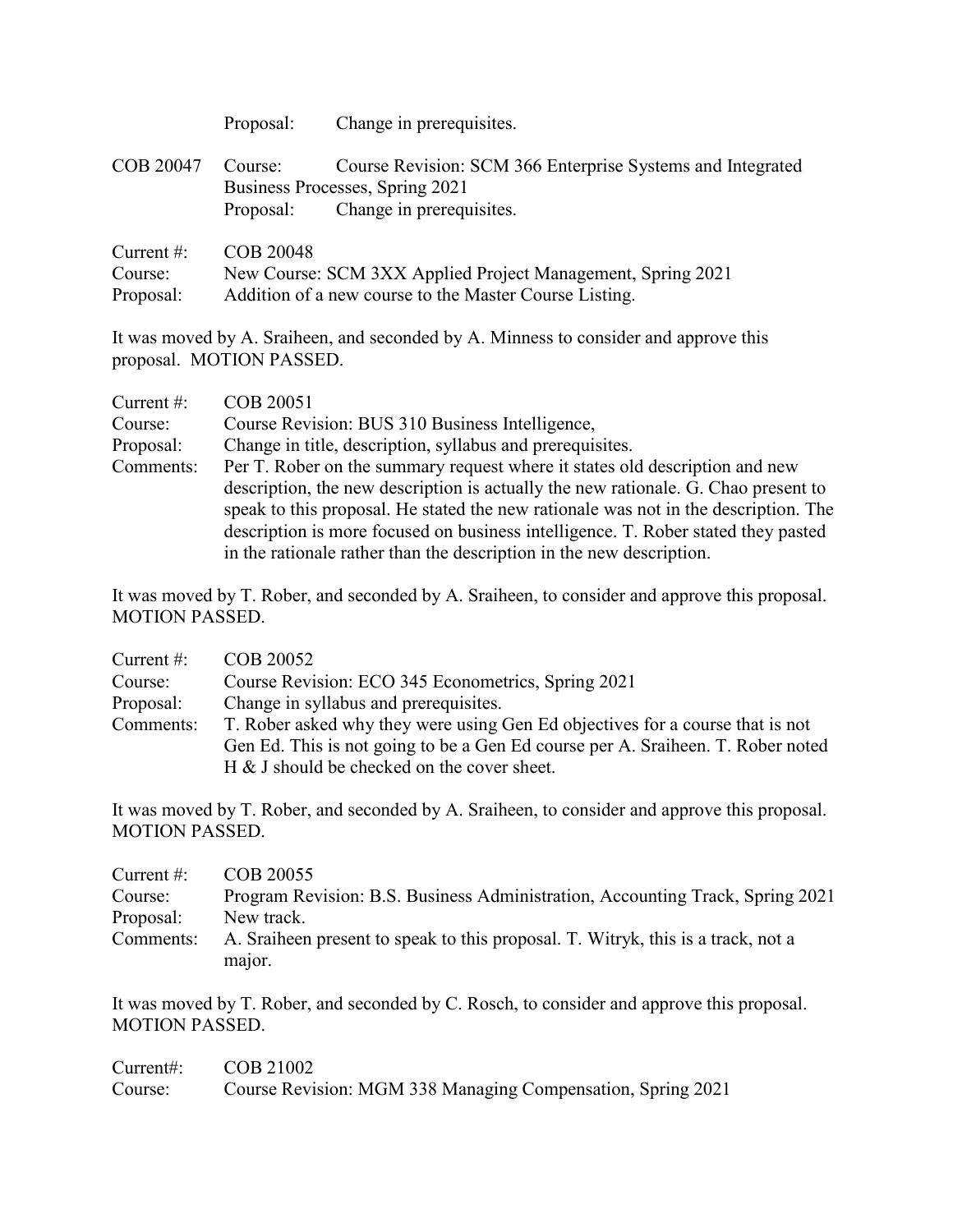Proposal: Change in title, description, syllabus, and prerequisites.

It was moved by A. Minness, and seconded by T. Rober, to consider and approve this proposal. MOTION PASSED.

| Current:  | COB 20056                                                                  |
|-----------|----------------------------------------------------------------------------|
| Course:   | Course Revision: BUS 275 Business Data Management and Information Systems, |
|           | Spring $2021$                                                              |
| Proposal: | Change in prerequisites.                                                   |

It was moved by A. Sraiheen, and seconded by T. Rober, to consider and approve this proposal. MOTION PASSED.

| Current:  | COB 20059                                                                                                                                                       |
|-----------|-----------------------------------------------------------------------------------------------------------------------------------------------------------------|
| Program:  | Supply Chain Management Minor, Spring 2021                                                                                                                      |
| Proposal: | Change in eligibility requirements.                                                                                                                             |
| Comment:  | G. Chao present to speak to this proposal. G. Chao we don't want students to take<br>management track and supply chain minor. This is available to non-business |
|           | minors only.                                                                                                                                                    |

It was moved by A. Sraiheen, and seconded by T. Rober, to consider and approve this proposal. MOTION PASSED.

### **College of Education**

| Current:  | <b>COE 2070</b>                                                                                                                                                                                                                                          |
|-----------|----------------------------------------------------------------------------------------------------------------------------------------------------------------------------------------------------------------------------------------------------------|
| Program:  | Master of Education Elementary Education                                                                                                                                                                                                                 |
| Proposal: | Program Moratorium                                                                                                                                                                                                                                       |
| Comments: | R. Perkins present to speak to this proposal. She stated they are redesigning this<br>program. They are putting it moratorium while they restructure the program. C.<br>Wells stated that the department can vote to put a program in moratorium, but we |
|           | have to notify the State System. J. Vafeas stated that there is a five-year time limit                                                                                                                                                                   |
|           | that a program can be in moratorium.                                                                                                                                                                                                                     |

It was moved by A. Minness, and seconded by T. Rober, to consider and approve this proposal. MOTION PASSED.

The following proposals were moved by T. Rober, and seconded by A. Sraiheen to consider and approve as a block. It was moved by T. Rober, and seconded by A. Sraiheen, to table these proposals. MOTION PASSED.

COE 2083 Program: Special Education PreK-12 Elementary Education 4-8 Language Arts and Reading, Spring 2021.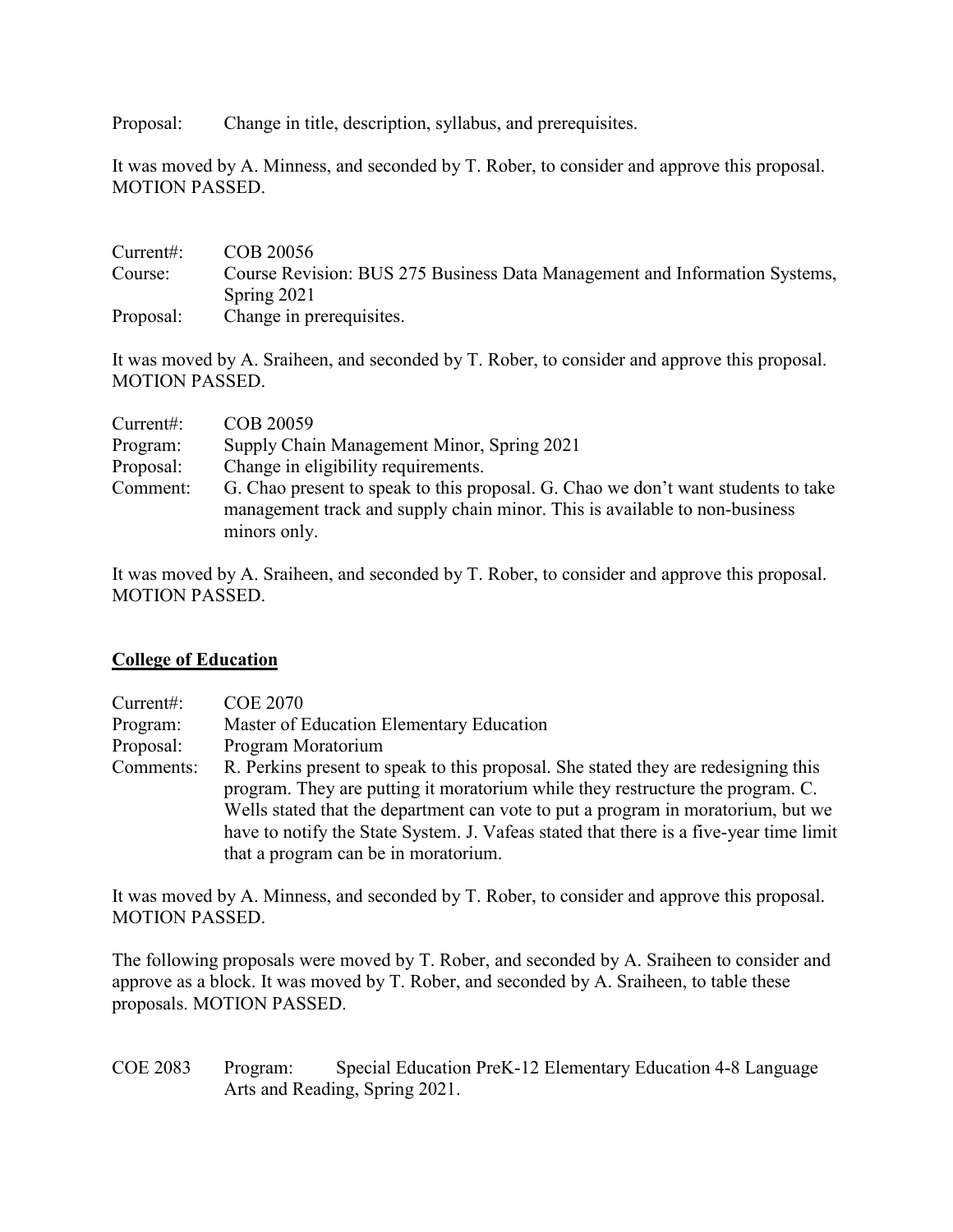Proposal: New Program

Comments: A. Brawand present to speak to this proposal. She stated there were recent changes in Special Education legislation that prompted standards to be met within all grade levels, that is the reason for the new programs. C. Wells commented that these 4 proposals are new tracks and not new programs and they must be sent to the State System for approval. She also stated the proposals do not look like new tracks. T. Witryk raised the question as to why they were not separate tracks. J. Vafeas asked what is the degree the students were getting. J. Vafeas asked for a motion to table the proposals due to regulatory issues with clarification expected at the next UCC meeting with an effective date of Spring 2021.

COE 2084 Program: Special Education PreK-12 Elementary Education 4-8 Mathematics, Spring 2021 Proposal: New Program Comments: A. Brawand present to speak to this proposal. She stated there were recent changes in Special Education legislation that prompted standards to be met within all grade levels, that is the reason for the new programs. C. Wells commented that these 4 proposals are new tracks and not new programs and they must be sent to the State System for approval. She also stated the proposals do not look like new tracks. T. Witryk raised the question as to why they were not separate tracks. J. Vafeas asked what is the degree the students were getting. J. Vafeas asked for a motion to table the proposals due to regulatory issues with clarification expected at the next UCC meeting with an effective date of Spring 2021.

COE 2085 Program: Visual Impairment Birth-21 Elementary Education Language Arts & Reading, Spring 2021

Proposal: New Program

Comments: A. Brawand present to speak to this proposal. She stated there were recent changes in Special Education legislation that prompted standards to be met within all grade levels, that is the reason for the new programs. C. Wells commented that these 4 proposals are new tracks and not new programs and they must be sent to the State System for approval. She also stated the proposals do not look like new tracks. T. Witryk raised the question as to why they were not separate tracks. J. Vafeas asked what is the degree the students were getting. J. Vafeas asked for a motion to table the proposals due to regulatory issues with clarification expected at the next UCC meeting with an effective date of Spring 2021.

COE 2086 Program: Visual Impairment Birth-21 Elementary Education 4-8 Mathematics, Spring 2021 Proposal: New Program Comments: A. Brawand present to speak to this proposal. She stated there were recent changes in Special Education legislation that prompted standards to be met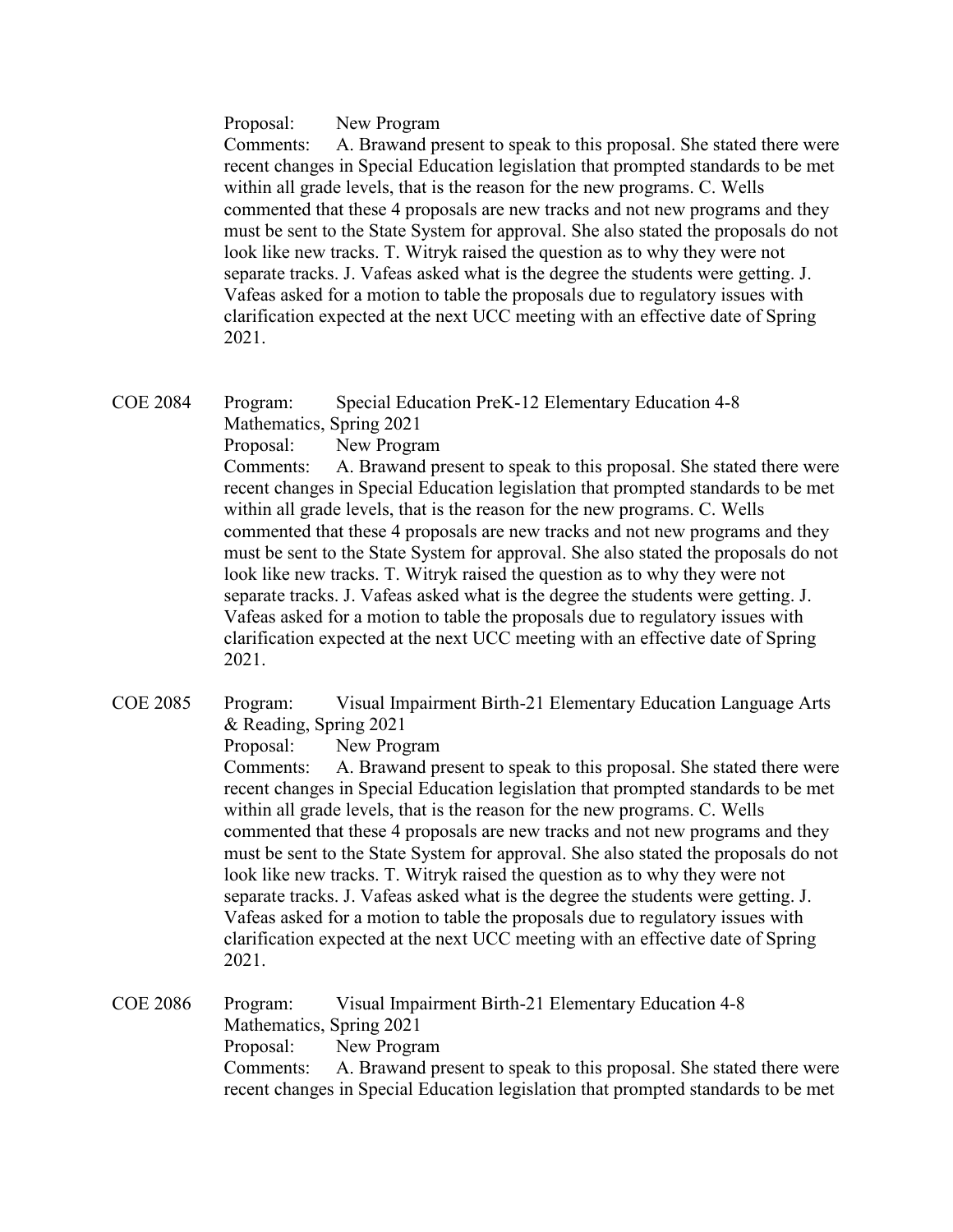within all grade levels, that is the reason for the new programs. C. Wells commented that these 4 proposals are new tracks and not new programs and they must be sent to the State System for approval. She also stated the proposals do not look like new tracks. T. Witryk raised the question as to why they were not separate tracks. J. Vafeas asked what is the degree the students were getting. J. Vafeas asked for a motion to table the proposals due to regulatory issues with clarification expected at the next UCC meeting with an effective date of Spring 2021.

The following proposals were moved by T. Rober, and seconded by A. Sraiheen, to consider and approve as a block. MOTION PASSED.

| <b>COE 2087</b> | Course:<br>Proposal:             | SPU 550 Laws and Multicultural Special Education, Spring 2021<br>Course Archive.                                                    |
|-----------------|----------------------------------|-------------------------------------------------------------------------------------------------------------------------------------|
| <b>COE 2088</b> | Course:                          | SPU 551 Collaboration and Consultation in Special Education,<br>Spring 2021                                                         |
|                 | Proposal:                        | Course Archive.                                                                                                                     |
| <b>COE 2089</b> | Course:                          | SPU 553 Assessments of Students with Disabilities from<br>Culturally Diverse Backgrounds, Spring 2021                               |
|                 | Proposal:                        | Course Archive.                                                                                                                     |
| <b>COE 2090</b> | Course:                          | SPU 552 Multicultural Foundations and Strategies for Students<br>With Disabilities from Diverse Backgrounds, Spring 2021.           |
|                 | Proposal:                        | Course Archive.                                                                                                                     |
| <b>COE 2091</b> | Course:                          | SPU 554 SP EDU Processes and IEP Development for Students<br>With Disabilities from Culturally Diverse Backgrounds, Spring<br>2021. |
|                 | Proposal:                        | Course Archive.                                                                                                                     |
| Current#:       | <b>COE 2101</b>                  |                                                                                                                                     |
| Program:        |                                  | M.A. Clinical Mental Health Counseling, Fall 2021                                                                                   |
| Proposal:       | Change in graduate requirements. |                                                                                                                                     |
| Comments:       |                                  | J. Vafeas stated that on the new check sheet under area 4 we should add graduate<br>and 400 level and above.                        |

It was moved by A. Sraiheen, and seconded by T. Rober, to consider and approve this proposal. MOTION PASSED.

#### **College of Liberal Arts and Sciences**

The following proposals were moved by T. Rober, and seconded by A. Sraiheen, to consider and approve as a block. MOTION PASSED.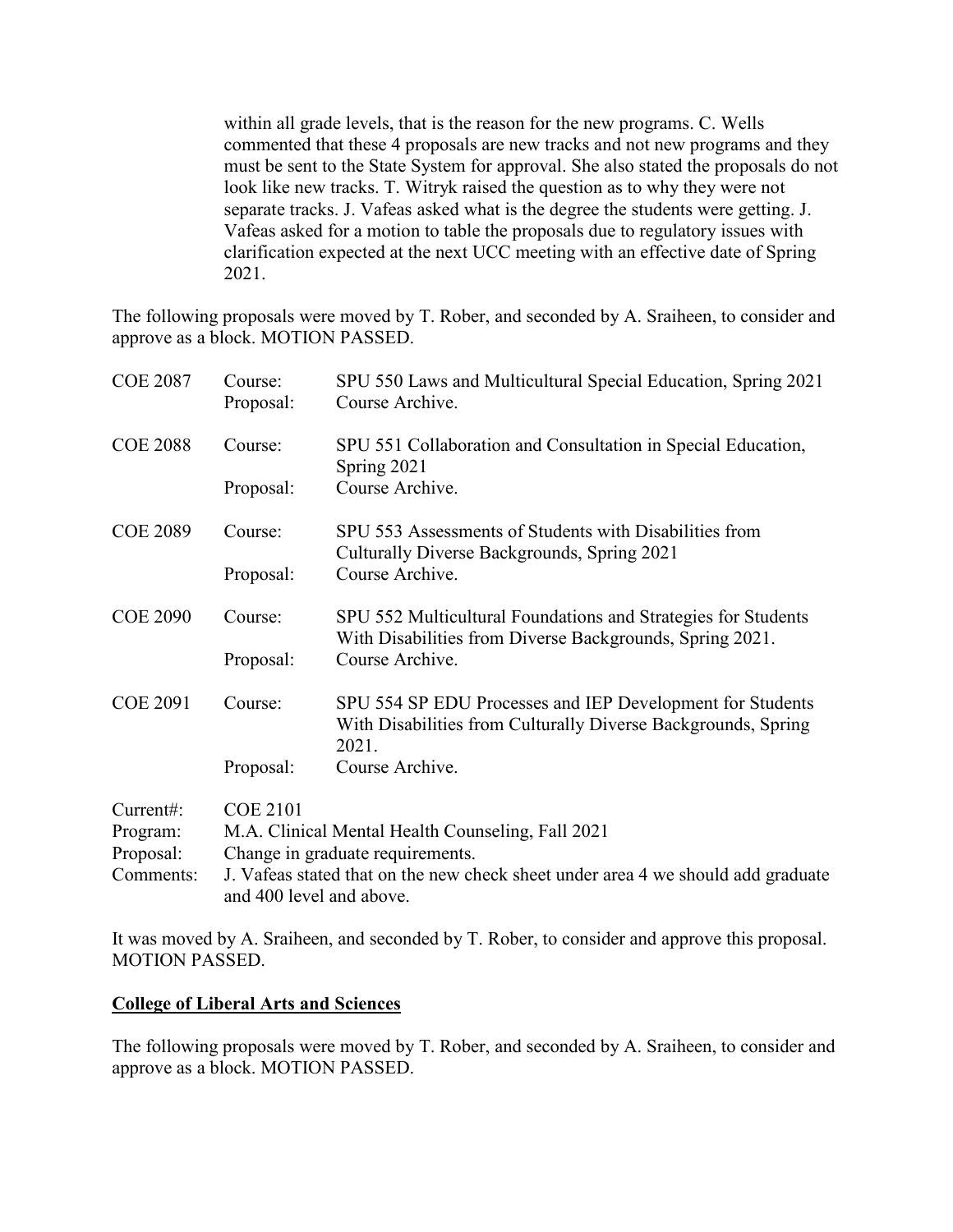| LAS 20296        | Course:<br>Proposal:<br>Comments: | ANT 136 Pennsylvania Archeology, Spring 2021<br>Change in number.<br>Per B. Meares the course number will be ANT 235 |
|------------------|-----------------------------------|----------------------------------------------------------------------------------------------------------------------|
| <b>LAS 20297</b> | Course:                           | ANT 217 The Anthropology of Frauds & Fantastic Claims, Spring<br>2021                                                |
|                  | Proposal:<br>Comments:            | Change in number.<br>Per B. Meares the course number will be ANT 145                                                 |
| <b>LAS 20298</b> | Course:<br>Proposal:              | ANT 320 Archaeological Field Methods, Spring 2021<br>Change in number.                                               |
|                  | Comments:                         | Per B. Meares the course number will be ANT263                                                                       |
| LAS 20299        | Course:<br>Proposal:              | ANT 321 Advanced Archaeological Field Methods, Spring 2021<br>Change in number.                                      |
|                  | Comments:                         | Per B. Meares the course number will be ANT 264.                                                                     |
| Current:         | <b>LAS 21001</b>                  |                                                                                                                      |
| Course:          |                                   | ENG/GER 2XX German Comics in English, Spring 2021                                                                    |
| Proposal:        |                                   | Addition of new course to the Master Course listing.                                                                 |
| Comments:        |                                   | Per B. Meares the course number will be ENG/GER 217.                                                                 |

It was moved by A. Sraiheen, and seconded by T. Rober, to consider and approve this proposal. MOTION PASSED.

| Current:  | LAS 21002                                                             |
|-----------|-----------------------------------------------------------------------|
| Course:   | GER/WGS 3XX Race and Gender in the German-Speaking World, Spring 2021 |
| Proposal: | Addition of new course to the Master Course listing.                  |
| Comments: | Per B. Meares the course number will be GER/WGS 324.                  |

It was moved by A. Sraiheen, and seconded by T. Rober, to consider and approve this proposal. MOTION PASSED.

The following proposals were moved by T. Rober, and seconded by A. Sraiheen, to consider and approve as a block. MOTION PASSED.

| LAS 21009 | Course:                                                                          | SWK 320 Case Management an Interdisciplinary Approach,                           |
|-----------|----------------------------------------------------------------------------------|----------------------------------------------------------------------------------|
|           | Spring 2021                                                                      |                                                                                  |
|           | Proposal:                                                                        | Change in prerequisites.                                                         |
|           | Comment:                                                                         | J. Vafeas present to speak to this proposal. He stated this is the               |
|           |                                                                                  | removal of prerequisites for non-majors and majors for 200 level and above. This |
|           | is open to non-majors at the sophomore level and above or with permission of the |                                                                                  |
|           | department                                                                       |                                                                                  |
|           |                                                                                  |                                                                                  |

LAS 21010 Course: SWK 321 Professional Dimensions of Case Management, Spring 2021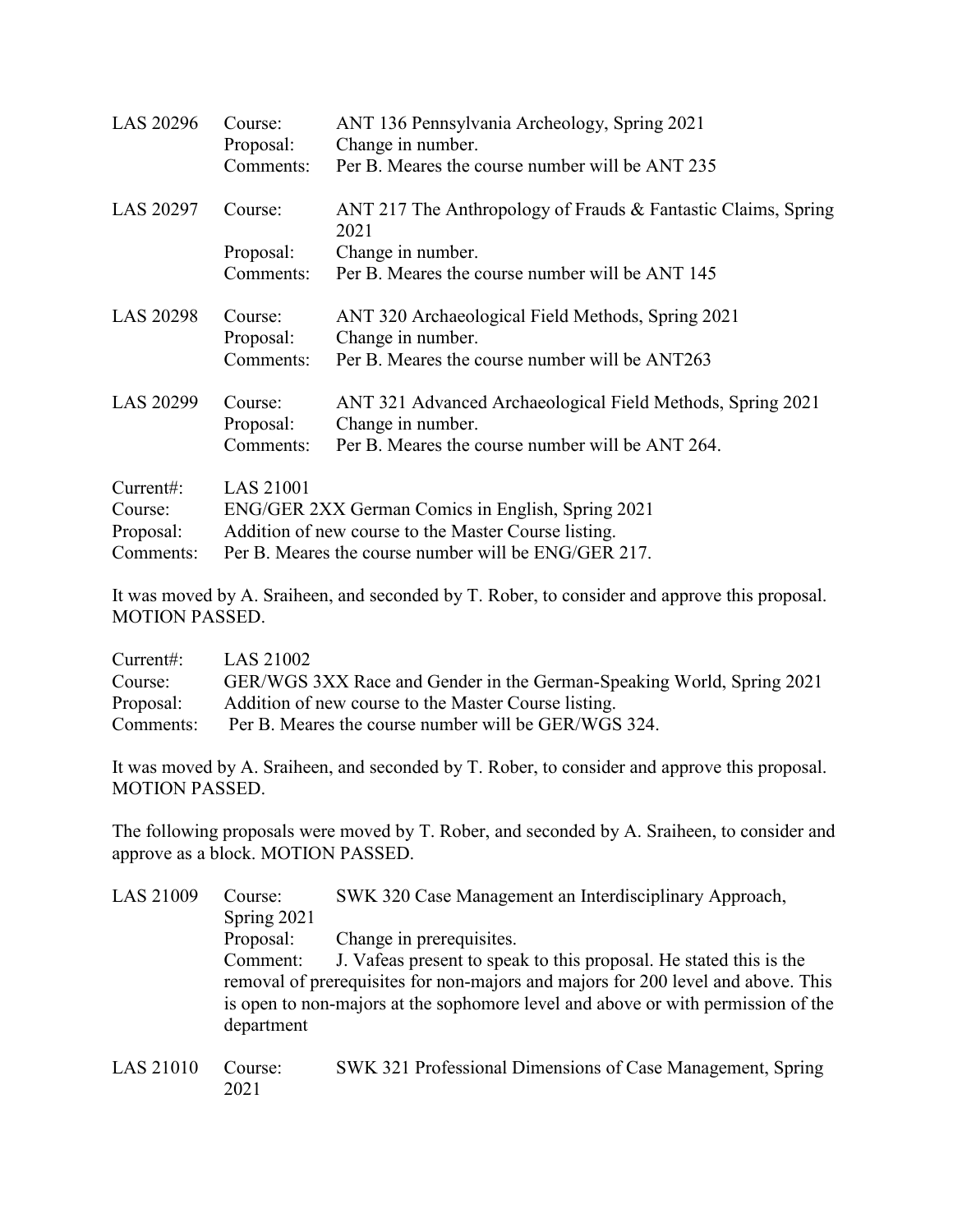Proposal: Change in prerequisites.

Comment: J. Vafeas present to speak to this proposal. He stated this is the removal of prerequisites for non-majors and majors for 200 level and above. This is open to non-majors at the sophomore level and above or with permission of the department

- LAS 21011 Course: SWK 290 Social Gerontology and Social Welfare, Spring 2021 Proposal: Change in prerequisites. Comment: J. Vafeas present to speak to this proposal. He stated this is the removal of prerequisites for non-majors and majors for 200 level and above. This is open to non-majors at the sophomore level and above or with permission of the department
- LAS 21012 Course: SWK 328 Child Welfare and Social Work Practice, Spring 2021 Proposal: Change in prerequisites. Comment: J. Vafeas present to speak to this proposal. He stated this is the removal of prerequisites for non-majors and majors for 200 level and above. This is open to non-majors at the sophomore level and above or with permission of the department
- LAS 21013 Course: SWK 286 Social Work and Substance Abuse, Spring 2021 Proposal: Change in prerequisites. Comment: J. Vafeas present to speak to this proposal. He stated this is the removal of prerequisites for non-majors and majors for 200 level and above. This is open to non-majors at the sophomore level and above or with permission of the department
- LAS 21014 Course: SWK 325 Social Work and Human Sexuality, Spring 2021 Proposal: Change in prerequisites. Comment: J. Vafeas present to speak to this proposal. He stated this is the removal of prerequisites for non-majors and majors for 200 level and above. This is open to non-majors at the sophomore level and above or with permission of the department
- J. Vafeas declared the meeting in recess until Thursday, October 1, 2020 at 11:00 am.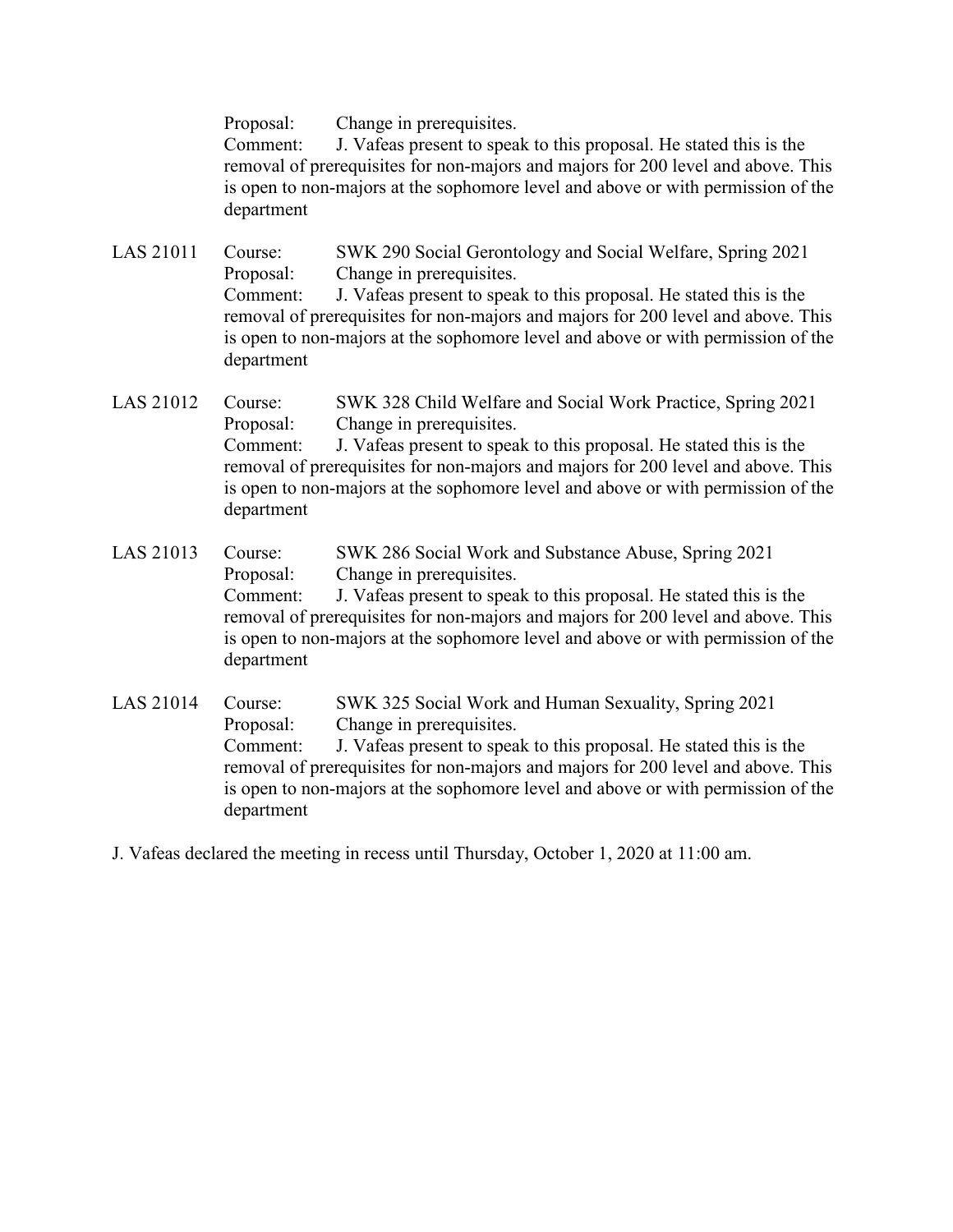# **KUTZTOWN UNIVERSITY UNIVERSITY CURRICULUM COMMITTEE**

# **Minutes of October 1, 2020**

J. Vafeas called the meeting to order stating that there was a quorum.

**PRESENT:** Jason Crockett, Susan Czerny, Andrew Minness, Roseanne Perkins, Todd Rober, Cristen Rosch, Abdul Sraiheen, Gwendolyn Yoppolo, John Vafeas, and Carole Wells.

**ABSENT:** Soojin Kim

**ALSO IN ATTENDANCE:** Denise Bosler, Anne Brawand, Lisa Brennan, Lisa Frye, Brian Meares, Jason Sewall, Bradley Shope, John Stanley, Amy Walton, John Ward, and Ted Witryk.

## **College of Liberal Arts and Sciences**

Current#: LAS 21015 Course: POL 311 Constitutional Law I: Institutions and Functions, Spring 2021 Proposal: Change in prerequisites. It was moved by A. Sraiheen, and seconded by T. Rober, to consider and approve this proposal. MOTION PASSED.

Current#: LAS 21016 Course: POL 312 Constitutional Law II: Civil Liberties and Civil Rights, Spring 2021 Proposal: Change in title.

It was moved by A. Sraiheen, and seconded by A. Minness, to consider and approve this proposal. MOTION PASSED.

Current#: LAS 21019 Program: B.S. Game Development, Spring 2021 Proposal: New program. Comments: Per J. Vafeas this item was moved to the bottom of the LAS agenda due to the courses being approved first. L. Frye present to speak to this proposal. C. Wells stated that the Provost has not seen this proposal for a new program. Ken Steward will review the budget. J. Vafeas also mentioned that UCC is approving the program, not the particulars of the proposal.

It was moved by A. Sraiheen, and seconded by A. Minness, to consider and approve this proposal. MOTION PASSED.

## **College of VPA**

Current#: VPA 20216 Course: MUP 122 Guitar Class, Spring 2021 Proposal: De-archive course.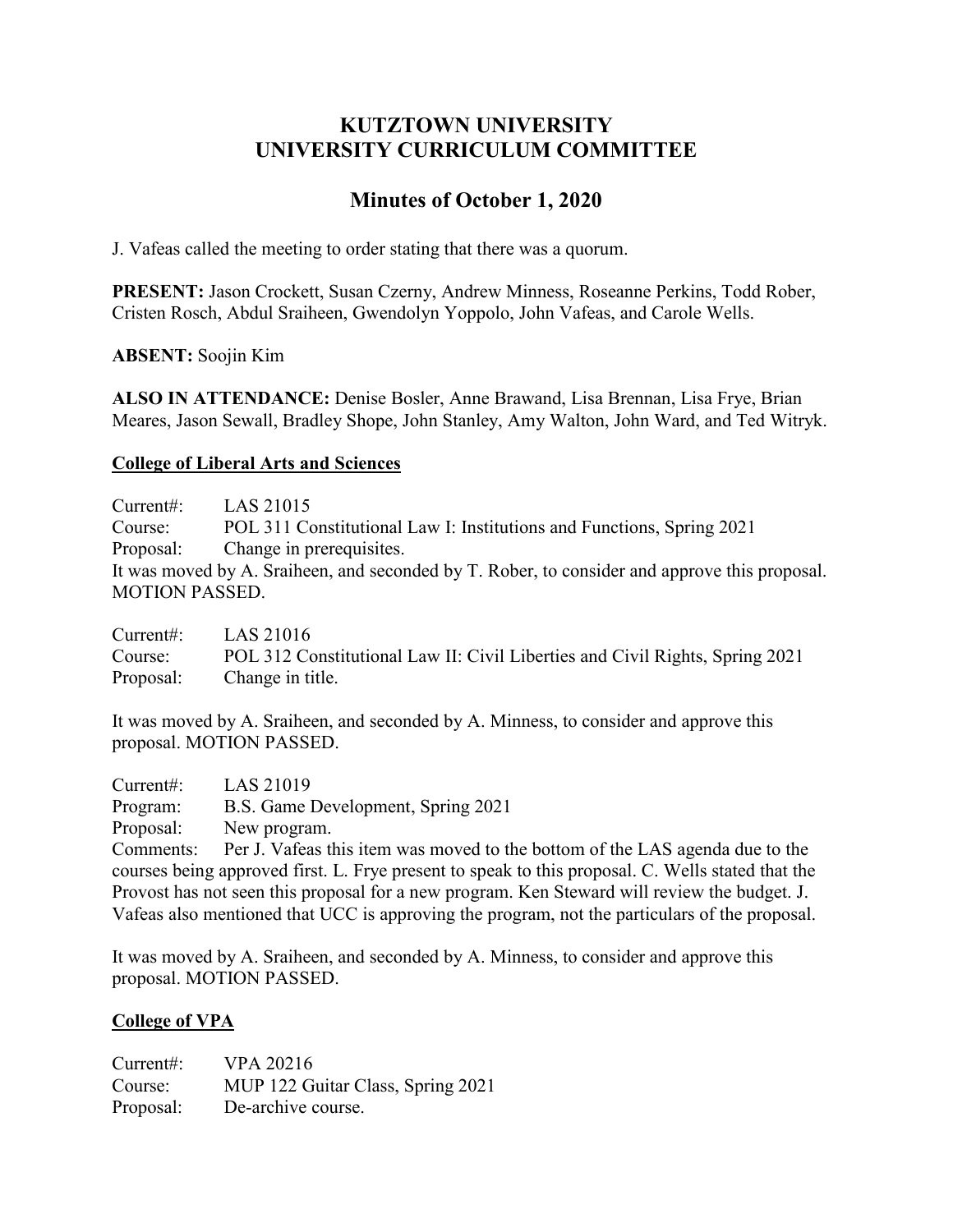Comments: T. Rober present to speak to this. He stated the proposal needs the corrected title and prefix, "MUS 122 Classical and Guitar I".

It was moved by T. Rober, and seconded by C. Rosch, to consider and approve this proposal. MOTION PASSED. It was moved by T. Rober, and seconded by A. Sraiheen to table this proposal. MOTON PASSED.

| Current:  | VPA 20217                                                                                    |
|-----------|----------------------------------------------------------------------------------------------|
| Course:   | MUP 222 Guitar Class, Spring 2021                                                            |
| Proposal: | De-archive course.                                                                           |
|           | Comments: C. Wells stated that this was put into moratorium in 2015. There is a 5-year limit |
|           | for a course to be in moratorium therefor a new course must be submitted.                    |

It was moved by A. Sraiheen, and seconded by T. Rober, to consider and approve this proposal. MOTION FAILED.

| Current:  | <b>VPA 20218</b>                                        |
|-----------|---------------------------------------------------------|
| Course:   | MUU 335 Music for the Exceptional Learner, Spring 2021. |
| Proposal: | Addition of a new course to the Master Course Listing.  |

It was moved by T. Rober, and seconded A. Sraiheen, to consider and approve this proposal. MOTION PASSED.

| Current:  | <b>VPA 2102</b>                                       |
|-----------|-------------------------------------------------------|
| Course:   | CDE 140 Introduction to Interactive Design, Fall 2021 |
| Proposal: | Change in description, syllabus, and prerequisites.   |
| Comments: | D. Bosler present to speak to this proposal.          |

It was moved by A. Sraiheen, and seconded by A. Minness, to consider and approve this proposal. MOTION PASSED.

| Current:  | <b>VPA 2103</b>                                     |
|-----------|-----------------------------------------------------|
| Course:   | CDE 276 Interactive Design, Fall 2021               |
| Proposal: | Change in description, syllabus, and prerequisites. |

It was moved by T. Rober, and seconded by A. Minness to consider and approve this proposal. MOTION PASSED.

| Current:  | <b>VPA 2104</b>                                            |
|-----------|------------------------------------------------------------|
| Course:   | CDE 385 Content Management Systems, Fall 2021              |
| Proposal: | Change in title, description, syllabus, and prerequisites. |

It was moved by T. Rober, and seconded by A. Sraiheen, to consider and approve this proposal. MOTION PASSED.

Current#: VPA 2105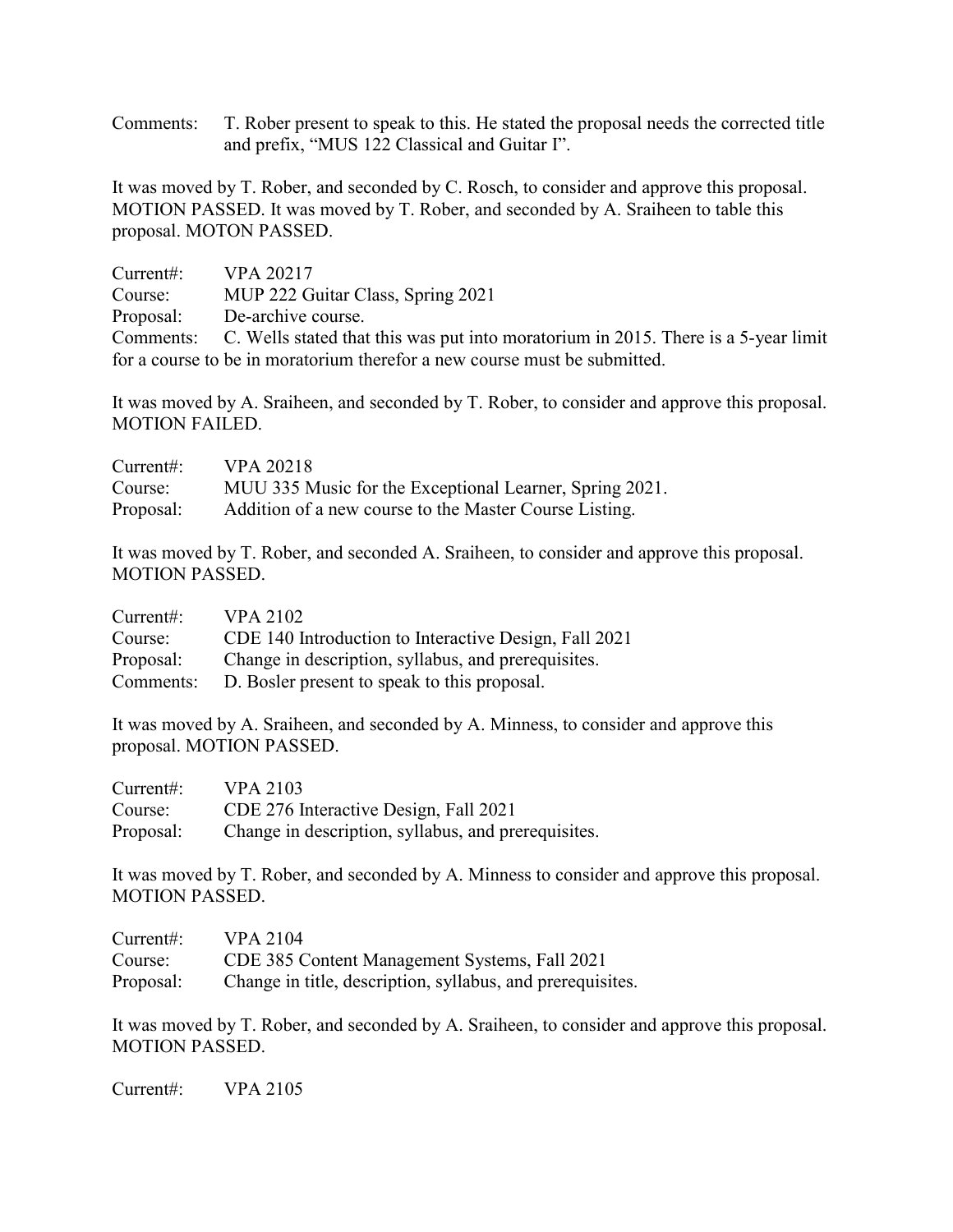Course: CDE 386 Web Applications, Fall 2021 Proposal: Change in title, description, syllabus, and prerequisites.

It was moved by A. Minness, and seconded by T. Rober, to consider and approve this proposal. MOTION PASSED.

| Current:  | <b>VPA 2106</b>                                        |
|-----------|--------------------------------------------------------|
| Course:   | CDE 355 User Experience, Spring 2021                   |
| Proposal: | Addition of a new course to the Master Course Listing. |

It was moved by T. Rober, and seconded by A. Minness, to consider and approve this proposal. MOTION PASSED.

| Current:  | <b>VPA 2108</b>                                        |
|-----------|--------------------------------------------------------|
| Course:   | CSDE 390 Illustration for Publishing, Spring 2021      |
| Proposal: | Addition of a new course to the Master Course Listing. |

It was moved by T. Rober, and seconded by A. Sraiheen, to consider and approve this proposal. MOTION PASSED.

| Current:                                                                    | VPA 2112                                                                                   |  |
|-----------------------------------------------------------------------------|--------------------------------------------------------------------------------------------|--|
| Course:                                                                     | <b>CDE Omnibus Course Revision</b>                                                         |  |
| Proposal:                                                                   | Omnibus prerequisite change, Spring 2021                                                   |  |
|                                                                             | Comments: T. Rober stated to remove the "C or better" from all the course. J. Vafeas asked |  |
| the question about not having the existing prerequisites for these courses. |                                                                                            |  |

It was moved by T. Rober, and seconded by A. Minness, to consider and approve this proposal. MOTION PASSED.

The following proposals were moved by T. Rober, and seconded by A. Sraiheen, to consider and approve as a block. MOTION PASSED.

| <b>VPA 2113</b>                   | Course:<br>Proposal:                                                               | CDE 384 Consumer Product Campaigns, Fall 2021<br>Change in title, description, syllabus, and prerequisites. |  |
|-----------------------------------|------------------------------------------------------------------------------------|-------------------------------------------------------------------------------------------------------------|--|
| <b>VPA 2114</b>                   | Course:<br>Proposal:                                                               | CDE 383 Campaigns for Social Good, Fall 2021<br>Change in title, description, syllabus, and prerequisites.  |  |
| Current:                          | <b>VPA 2115</b>                                                                    |                                                                                                             |  |
| Course:                           | CDE 315 Emerging Media Campaigns, Fall 2021                                        |                                                                                                             |  |
| Proposal:                         | Change in description, syllabus, and prerequisites.                                |                                                                                                             |  |
| Comments:                         | Per J. Vafeas the new prerequisites will be CDE 010, 115, 130, 151, 140, 141, 241, |                                                                                                             |  |
| 238, or permission of instructor. |                                                                                    |                                                                                                             |  |

It was moved by T. Rober, and seconded by C. Rosch, to consider and approve this proposal. MOTION PASSED.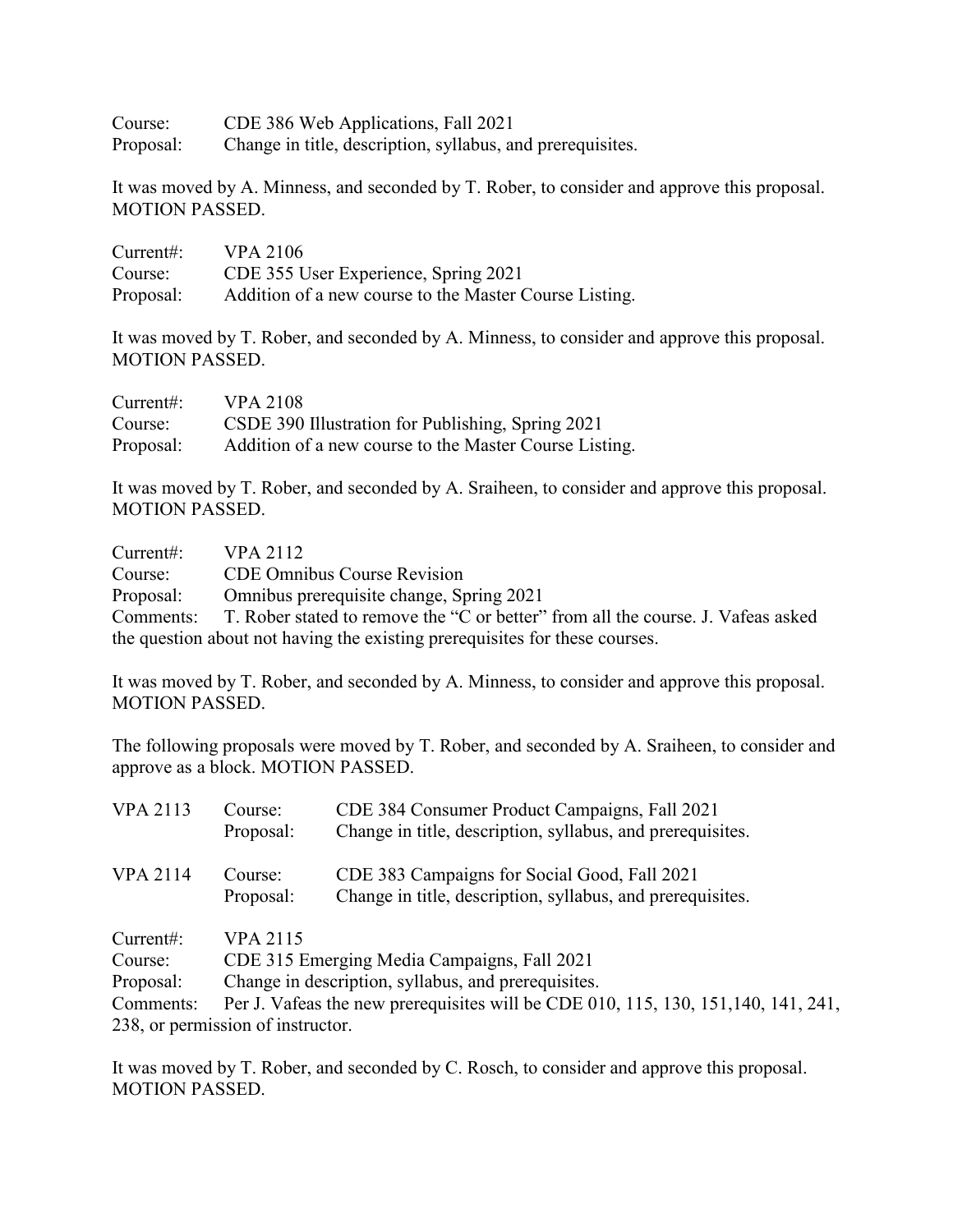| Current#: | VPA 2133                                                     |
|-----------|--------------------------------------------------------------|
| Course:   | CDE 316 Advertising Pitch-Strategy, Copy, and Art, Fall 2021 |
| Proposal: | Change in description and syllabus.                          |

It was moved by T. Rober, and seconded by C. Rosch, to consider and approve this proposal. MOTION PASSED.

| Current:  | <b>VPA 2134</b>                                        |
|-----------|--------------------------------------------------------|
| Course:   | CDE 391 Illustration for Design, Spring 2021           |
| Proposal: | Addition of a new course to the Master Course Listing. |

It was moved by A. Sraiheen, and seconded by A. Minness, to consider and approve this proposal. MOTION PASSED.

### **ANNOUNCEMENTS**

## **General Education**

| LAS 19120 | General Education: CHM 35/ENV 35 Powering Our Future: Energy, Climate<br>Change, and Society, Spring 2020 |
|-----------|-----------------------------------------------------------------------------------------------------------|
| LAS 19121 | General Education: GEL 001 Dinosaurs, Spring 2020                                                         |
| LAS 19122 | General Education: GEL 020 Introduction to Geology, Spring 2020                                           |
| LAS 19123 | General Education: GEL 031 Geology of National Parks and Monuments, Spring<br>2020                        |
| LAS 19124 | General Education: CHM 020 Introduction to Chemistry, Spring 2020                                         |
| LAS 19125 | General Education: CHM 051 Introduction to Forensic Science, Spring 2020                                  |
| LAS 19126 | General Education: GEL 050 Water Wars, Spring 2020                                                        |
| LAS 19127 | General Education: GEL 100 Physical Geology, Spring 2020                                                  |
| LAS 20145 | General Education: POL 140 Law & Society, Spring 2021                                                     |
| LAS 20185 | General Education: PHI 210 CTWI Medical Ethics, Spring 2021                                               |
| LAS 20189 | General Education: PHI 202 CTWI Two Philosophers, Spring 2021                                             |
| LAS 20191 | General Education: PHI 235 CDWI Topics in Moral Theory, Spring 2021                                       |
| LAS 20194 | General Education: PHI 249 CDWI Interpretation of the Quran, Spring 2021                                  |

LAS 20276 General Education: ENG 265 Real Life Research, Spring 2021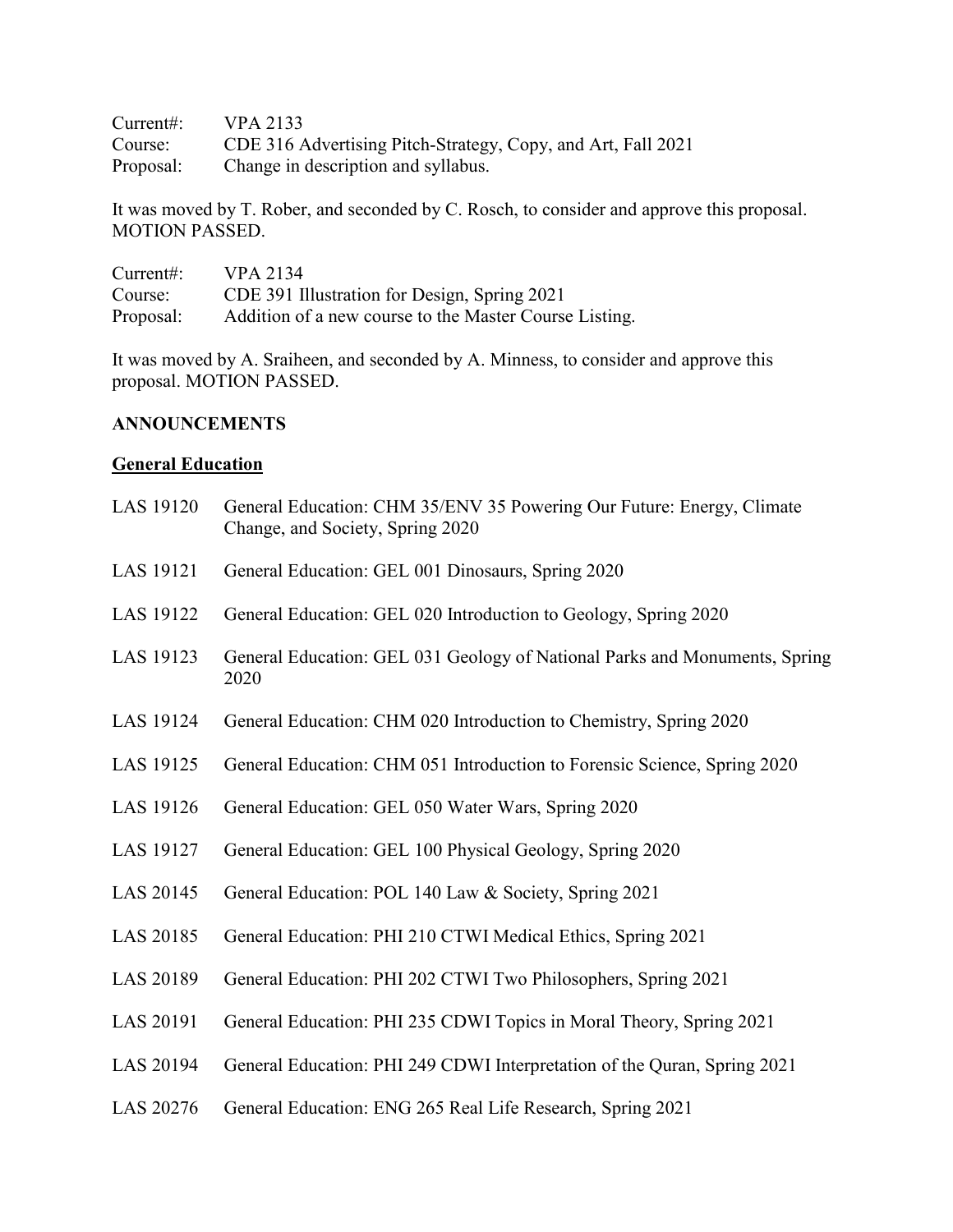- LAS 20278 General Education: ENG 271 Native American Writing and Rhetorics, Spring 2021
- LAS 20280 General Education: SOC 201 Quantitative Analysis in Sociology, Spring 2021
- LAS 20291 General Education: WGS 100 Introduction to Women's Gender and Sexuality Studies, Spring 2021
- LAS 20294 General Education: ENG 141 Literature and Film, Spring 2021
- LAS 20315 General Education: CMP 203 Introduction to Research and Writing about Society and Culture, Spring 2021
- LAS 20316 General Education: CHM 100 General Chemistry I, Spring 2021
- LAS 20317 General Education: CHM 102 General Chemistry II, Spring 2021
- LAS 20318 General Education: MAR/GEL 110 Introduction to Oceanography, Spring 2021
- LAS 21026 General Education: HIS 033 Conspiracies in American History, Spring 2021
- VPA 2064 General Education: CFT 021 Ceramics I for Non-Majors, Spring 2021
- VPA 20107 General Education: MUS 010 Introduction to Music, Fall 2020
- VPA 20175 General Education: ARU 236 The Arts in PreK-4 Education, Spring 2021
- VPA 20182 General Education: COM 261 Health Communication, Fall 2020
- VPA 2101 General Education: FYS 100 Follow the Leader, Spring 2021
- VPA 2107 General Education: MUS 312 Music from 1750 to the Present, Spring 2021

#### **Selected Topics Courses**

- COB 21001 Selected Topics in Business Administration: BUS 571 Strategic Planning and Decision Making, Spring 2021
- LAS 21027 Selected Topics in History: HIS 205 Serial Killers in Modern American History, Spring 2021
- LAS 21032 Selected Topics in Psychology: PSY 280 Psychology of Race and Racism, Spring 2021
- VPA 2136 Selected Topics in Communication Studies: COM 370 Populism and Global Media, Spring 2021